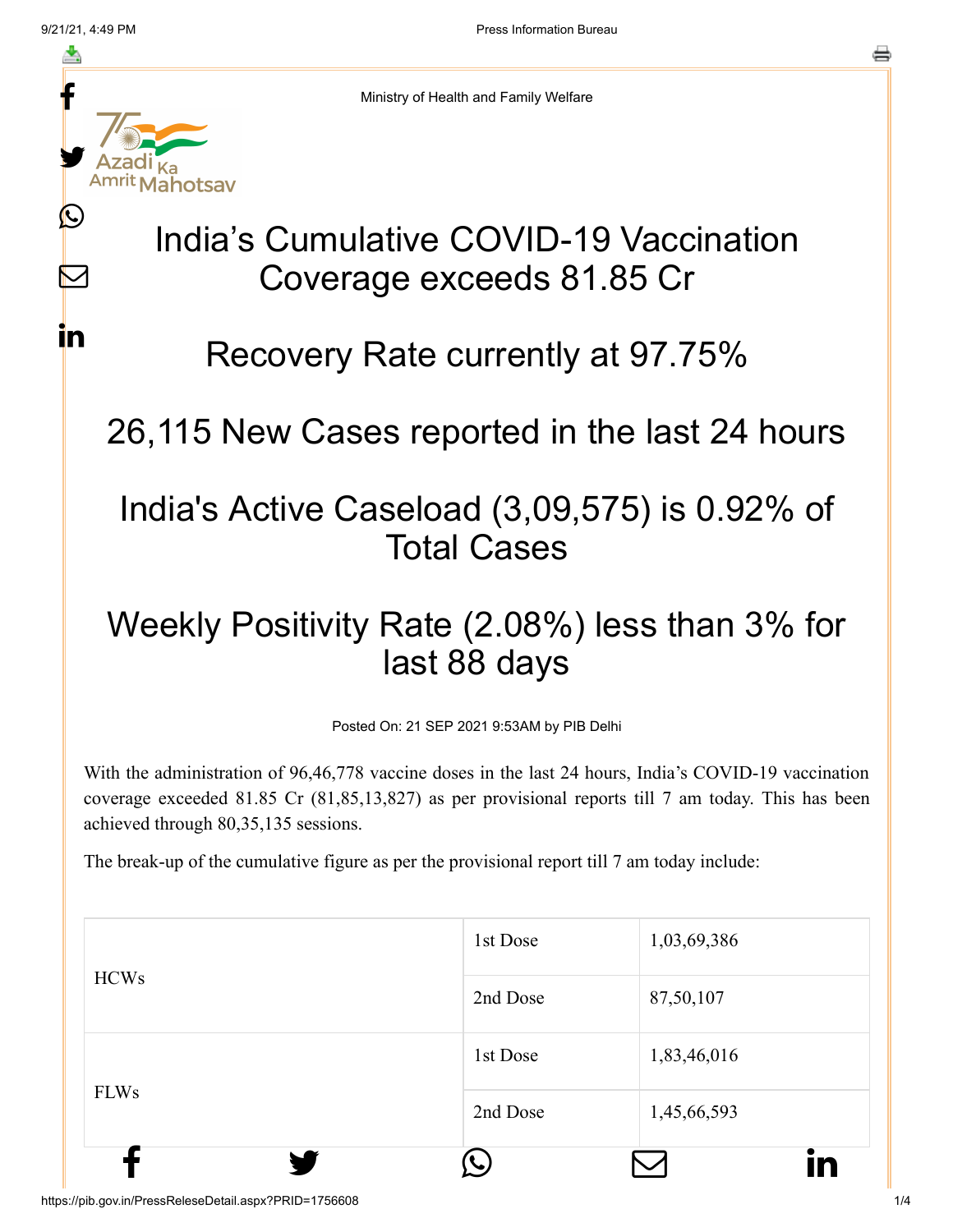| f          | Age Group 18-44 years             | 1st Dose | 33, 12, 97, 757 |
|------------|-----------------------------------|----------|-----------------|
|            |                                   | 2nd Dose | 6,26,66,347     |
| $\bigcirc$ |                                   | 1st Dose | 15,20,67,152    |
|            | Age Group 45-59 years<br>$\nabla$ | 2nd Dose | 7,00,70,609     |
|            |                                   | 1st Dose | 9,74,87,849     |
| in         | Over 60 years                     | 2nd Dose | 5,28,92,011     |
|            | Total                             |          | 81,85,13,827    |

The recovery of 34,469 patients in the last 24 hours has increased the cumulative tally of recovered patients (since the beginning of the pandemic) to 3,27,49,574.



Consequently, India's recovery rate stands at 97.75%.

Sustained and collaborative efforts by the Centre and the States/UTs continue the trend of less than 50,000 Daily New Cases that is being reported for 86 consecutive days now.

 $f$   $\rightarrow$   $\circ$   $\quad \circ$  in

26,115 new cases were reported in the last 24 hours.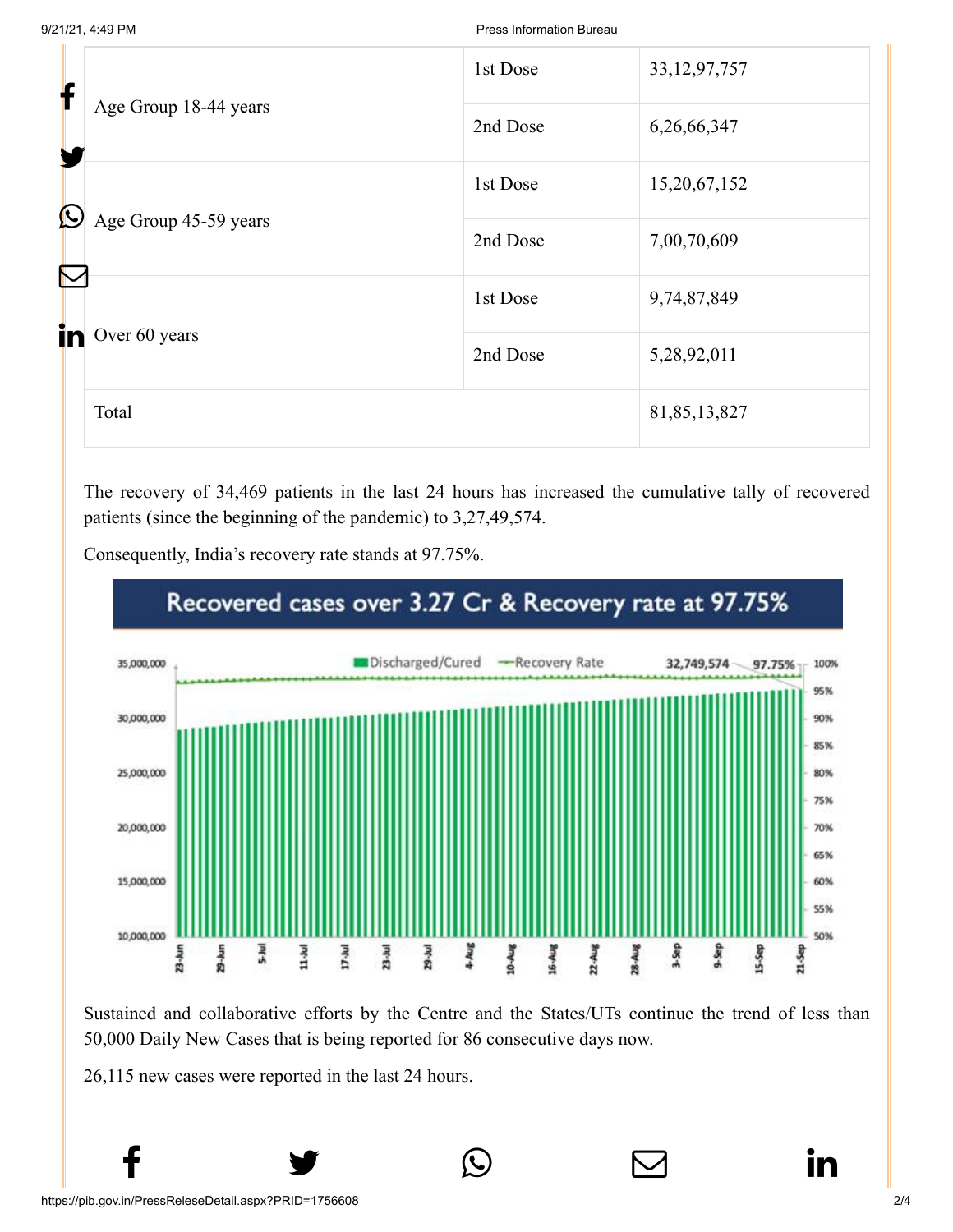9/21/21, 4:49 PM Press Information Bureau Company Press Information Bureau Press Information Bureau



The Active Caseload is presently 3,09,575. Active cases presently constitute 0.92% of the country's total Positive Cases.



The testing capacity across the country continues to be expanded. The last 24 hours saw a total of

14,13,951 tests being conducted. India has so far conducted over 55.50 Cr (55,50,35,717) cumulative tests.

While testing capacity has been enhanced across the country, Weekly Positivity Rate at 2.08% remains less than 3% for the last 88 days now. The Daily Positivity rate reported to be 1.85%. The daily [Positivity rate has](http://www.facebook.com/share.php?u=https://pib.gov.in/PressReleasePage.aspx?PRID=1756608) [remained below 3% fo](https://twitter.com/intent/tweet?url=https://pib.gov.in/PressReleasePage.aspx?PRID=1756608&text=India%E2%80%99s%20Cumulative%20COVID-19%20Vaccination%20Coverage%20exceeds%2081.85%20Cr)[r last 22 days and belo](https://api.whatsapp.com/send?text=https://pib.gov.in/PressReleasePage.aspx?PRID=1756608)w 5% for  $\frac{105}{100}$  consecuti[ve days now.](https://www.linkedin.com/shareArticle?mini=true&url=https://pib.gov.in/PressReleasePage.aspx?PRID=1756608&title=India%E2%80%99s%20Cumulative%20COVID-19%20Vaccination%20Coverage%20exceeds%2081.85%20Cr&summary=My%20favorite%20developer%20program&source=LinkedIn)